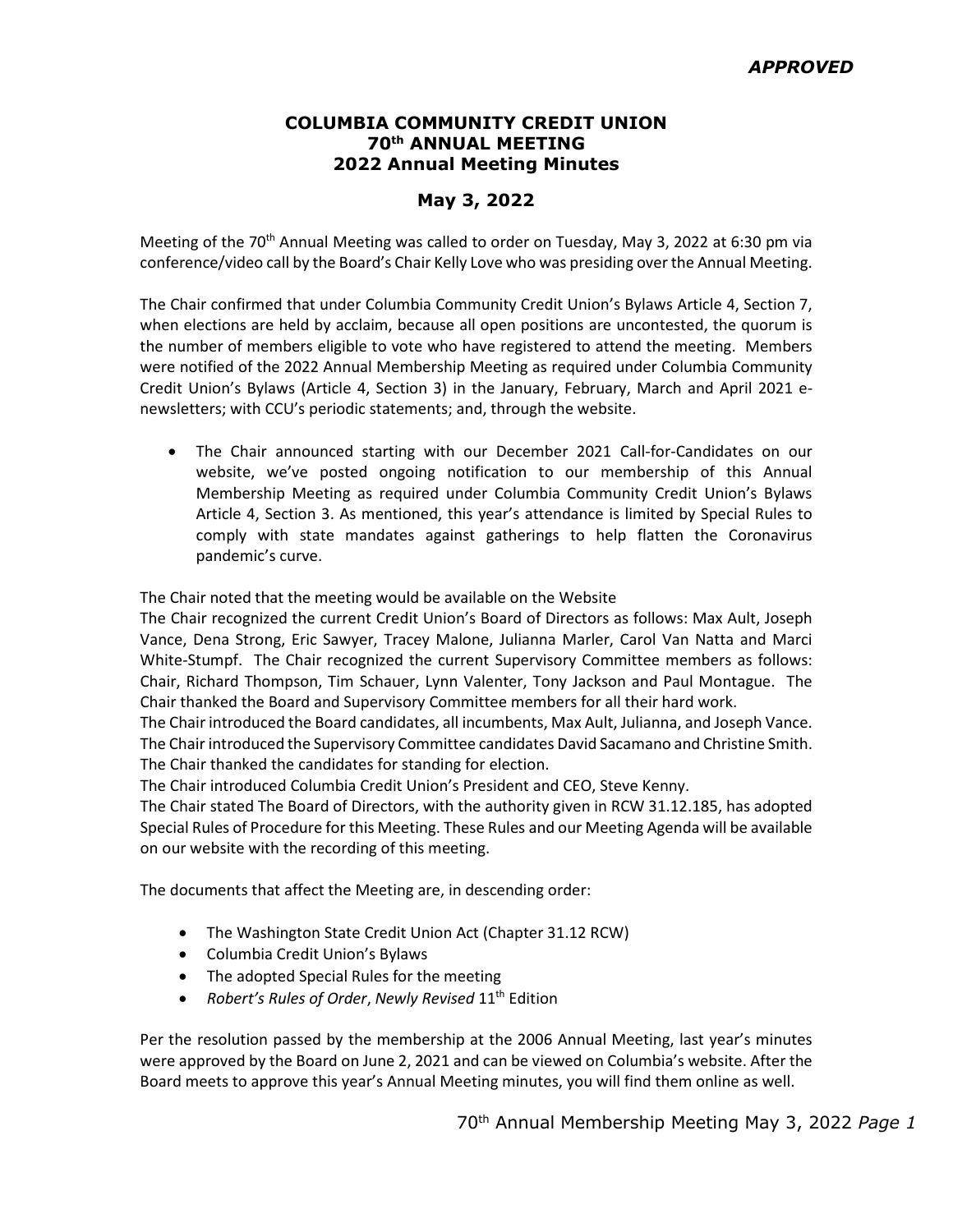The Chair noted that per the resolution passed by the membership at the 2006 Annual Meeting, last year's minutes were approved by the Board on June 2, 2021 and can be viewed on Columbia's website. The Chair also informed the membership that after the Board approves this year's Annual Meeting minutes, the approved minutes will be found online.

### **Reports**

**Love:** Our 2021 Annual Report is available on our website. You can find our Supervisory Committee's Report there. If you'd like a copy of our 2021 Audited Financial Statement, please contact our Interim CFO, Penny Harris.

The Supervisory Committee reports that Columbia's financial condition remains strong and that internal controls, policies and the operations of this Credit Union comply with governmental regulations.

Now, in my Chair's Report, let's take a look at some of the 2021 highlights also found in our Annual Report.

### *[Power Point Presentation – Love, Kenny]*

**Slide 3: Love:** As the area adjusted to the changes brought on by the COVID pandemic, our neighbors continued to turn to us for their financial needs and membership ticked-up slightly, growing to 103,727. We are living-out our mission, bringing people together to make life better for themselves and their communities. Columbia Credit Union serves a little over a quarter of all Clark County households. Overall, Columbia Credit Union saw solid performance during the year, producing Return on Assets of 0.98%.

**Slide 4: Love:** Next, I'll review additional highlights of our 2021 Annual Report's Statement of Financial Condition. Last year, Columbia Credit Union's assets reached \$2.3 billion dollars. Our liabilities were \$2.1 billion dollars, up more than \$203 million dollars from year-end 2020. Deposits were up more than \$205 million dollars from the prior year with total shares of more than \$2.0 billion dollars at year end. And, equity reached nearly \$223 million dollars.

**Slide 5: Love:** Our 2021 Statement of Income shows a total net operating income of \$74.4 million dollars, less operating expense of \$52.4 million dollars, ending the year with total net income of \$21.9 million dollars.

**Slide 6: Love:** In 2021, assets grew \$223 million dollars reaching a new all-time high of \$2.3 billion dollars at year end. As this chart shows, we've seen steady growth in assets over the past five years.

**Slide 7: Love** In 2021, Deposits also continued a five-year trend of steady growth, increasing by \$205 million dollars to \$2.1 billion dollars.

**Slide 8: Love:** Although loan demand remained lower than normal in 2021 due to supply chain issues related to the COVID-19 pandemic, Columbia Credit Union ended the year with over \$67 million in net loan growth reversing the first decrease in loans since The Great Recession in 2009.

Loan quality was excellent, too. Our charge-offs for the year were only 19 basis points.

**Slide 9: Love:** Before I turn the presentation over to Columbia Credit Union's President and CEO, Steve Kenny, on behalf of the entire Board of Directors I want to thank Steve, the credit union's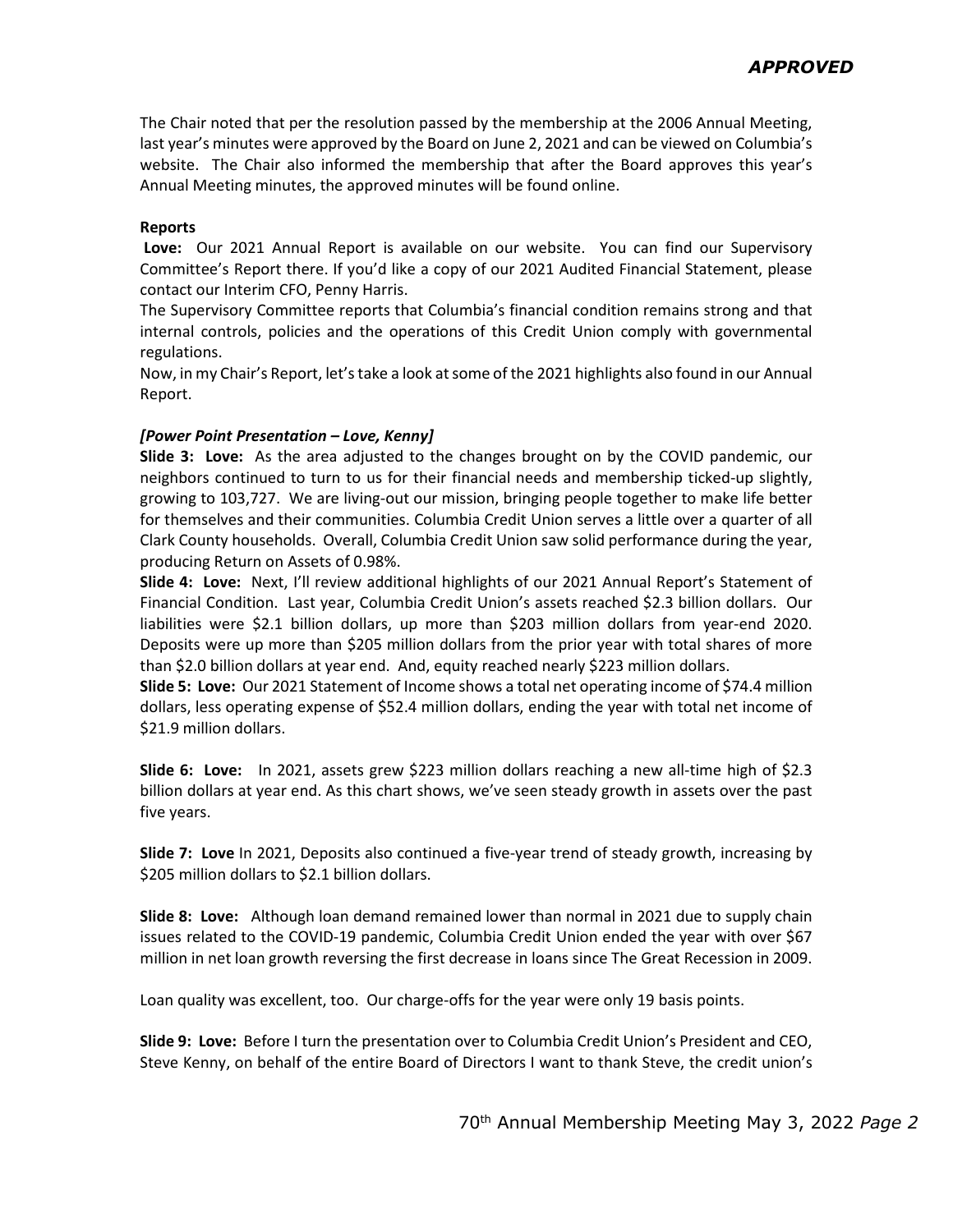management, staff, and the membership for their patience, loyalty, trust and flexibility as we've met 2021's pandemic-related challenges and opportunities head-on, together.

Now, here's Steve Kenny with his President's Report highlighting this past year's achievements and providing us a glimpse of what's ahead for Columbia Credit Union in 2022.

**Slide 10: Kenny:** Thank you Kelly. We had many successes in 2021 as Kelly just reported. As members continued weathering the pandemic, we saw a very strong year for deposit growth. Deposits grew 10.9% during the year and Total Assets grew 10.6%. With this growth, Columbia Credit Union remains the largest deposit-holding financial institution in Clark County.

**Slide 11: Kenny:** We continued to meet our membership's needs during the year, facilitating 3,621 skipped loan payments. Of these, our members benefitted by skipping 1,314 loan payments as a result of our COVID-19 assistance.

**Slide 12: Kenny:** As we responded to mandated physical distancing requirements in our branches, our members also responded by shifting their interactions to digital service options. Online Banking enrollment grew 3.1% year-over-year. Mobile Banking enrollment grew 16.4%. External Transfers and person-to-person payments grew 19.7%. MX Money Management – our very useful budgeting tool – grew enrollment by 15.2%. And, Mobile Wallet transactions grew 133% with the dollar amount of those transactions growing by 130%.

**Slide 13: Kenny:** In 2020, our Member Service Call Center saw a big increase in call volume as a result of the pandemic. Call volume normalized in 2021, down 7.8% from 2020. However, total call volume is still 4.2% higher in 2021 than in 2019. In addition to our Telephone Interpreter Service (which helped 751 members in 13 languages), we added remote notarization services and enhanced our website's chat feature with a virtual assistant for more robust 24/7member assistance.

**Slide 14: Kenny:** We introduced near-real-time alerts through Online and Mobile Banking in 2021 to give our members more-timely notifications of suspicious transactions on their accounts.

We also gave members access to their direct deposits up to three days early, because who doesn't like getting paid early?

And, we added Norton Lifelock ID Navigator as a new benefit for our consumer credit cards giving members access to Dark Web monitoring, data breach notifications, stolen wallet assistance and more.

**Slide 15: Kenny**: 2021 was another year of recognition for Columbia Credit Union.

We received Bauer Financials 5-Star rating for the 8<sup>th</sup> consecutive year. And, we're proud to again receive an A+ rating from the Better Business Bureau.

These are both indicators of our safety, soundness and member-first focus.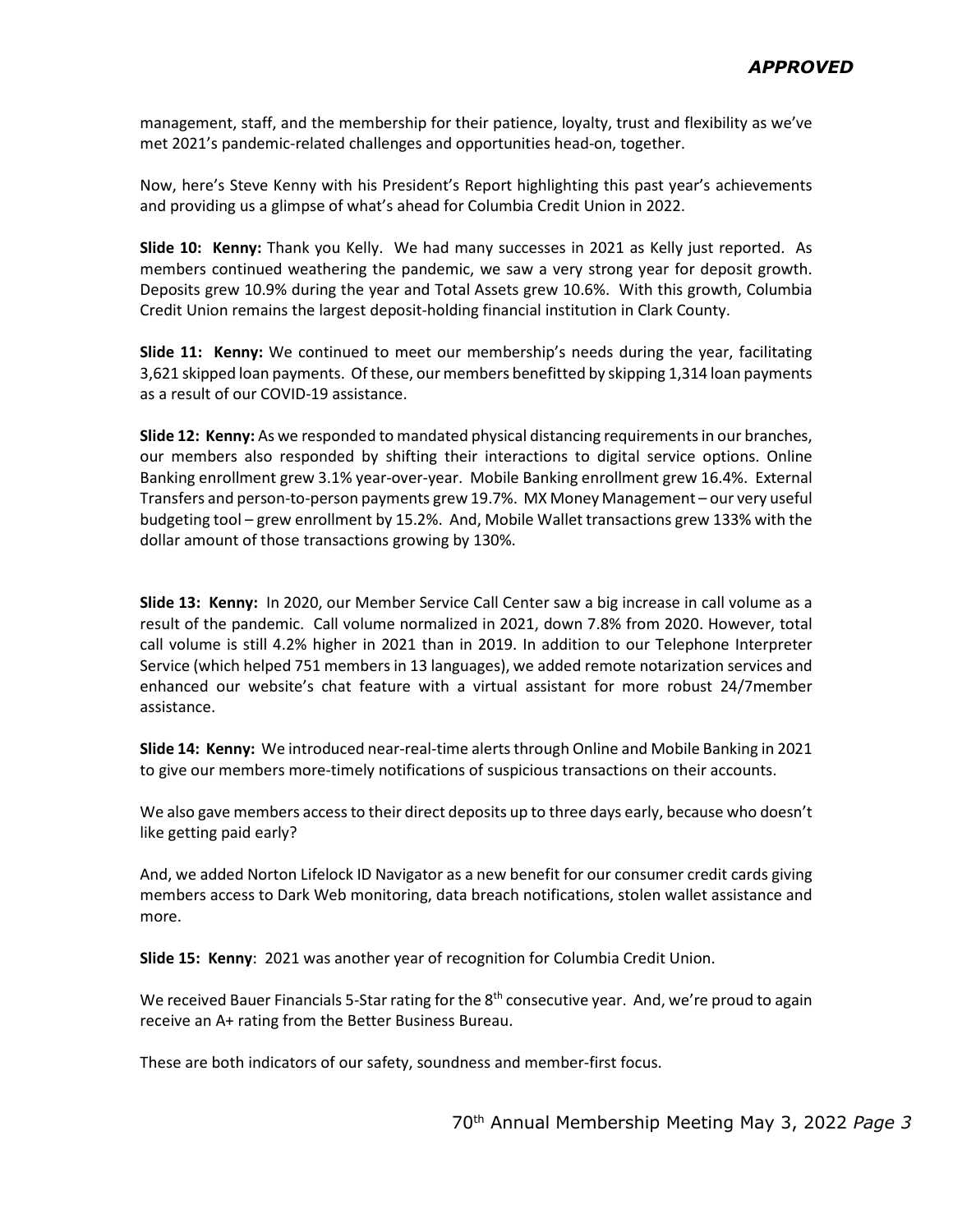**Slide 16: Kenny:** For the fifth year in a row, the Portland Business Journal honored Columbia Credit Union with their Corporate Philanthropy Award for large businesses.

This is an important award for us because it recognizes our mission-driven efforts to bring people together to make life better for themselves and their communities.

**Slide 17: Kenny**We've been recognized as Clark County's BEST credit union by The Columbian readers for the past 13 years. We're also proud to be voted "Best" for our team of CUSO Financial Investment and Insurance Advisors. They're located in our Columbia Credit Union branches to exclusively serve our membership.

We were named "Best in Business – Credit Union" by Vancouver Business Journal readers for the  $9<sup>th</sup>$  year in a row.

**Slide 18: Kenn:y:**As I reflect back on these accolades, they're an indication of progress toward our vision to be the area's most respected, trusted and sought-after financial institution. We work hard to earn your trust and will never take it for granted.

In 2021, our staff and members participated in virtual fund-raising efforts to support the American Heart Association and Doernbecher Children's Hospital.

We raised over \$46,000 dollars through our McKibbin Legacy Classic golf tournament to support Legacy Salmon Creek MedicalCenter's Child Abuse Assessment Team, Pearson Field Education Center and Leadership Clark County.

And, we wrapped up 2021's community service with the KPTV Toy Drive, Christmas tree discounts, and our support of local veterans organizations.

Overall in 2021, Columbia Credit Union contributed more than \$331,000 dollars to support 43 local nonprofit organizations that were able to leverage our donations to generate an additional \$8.3 million dollars in support.

We were honored to see, first-hand, the heartfelt effects of our planned acts-of-kindness and generosity.

**Slide 19: Kenny: :** 2021 was another year for the history books. We continued to navigate through the pandemic, gave back, and planned for the future. In 2022, we'll continue adapting to service delivery preferences, making it easy to do business with us whether in-person or digitally. We'll continue to assess modern workplace structures as we're dedicated to attracting and retaining excellent teams to serve our membership. We're dedicated to doing the right thing for our employees, members, and the community that has created and supported our growth and success since 1952.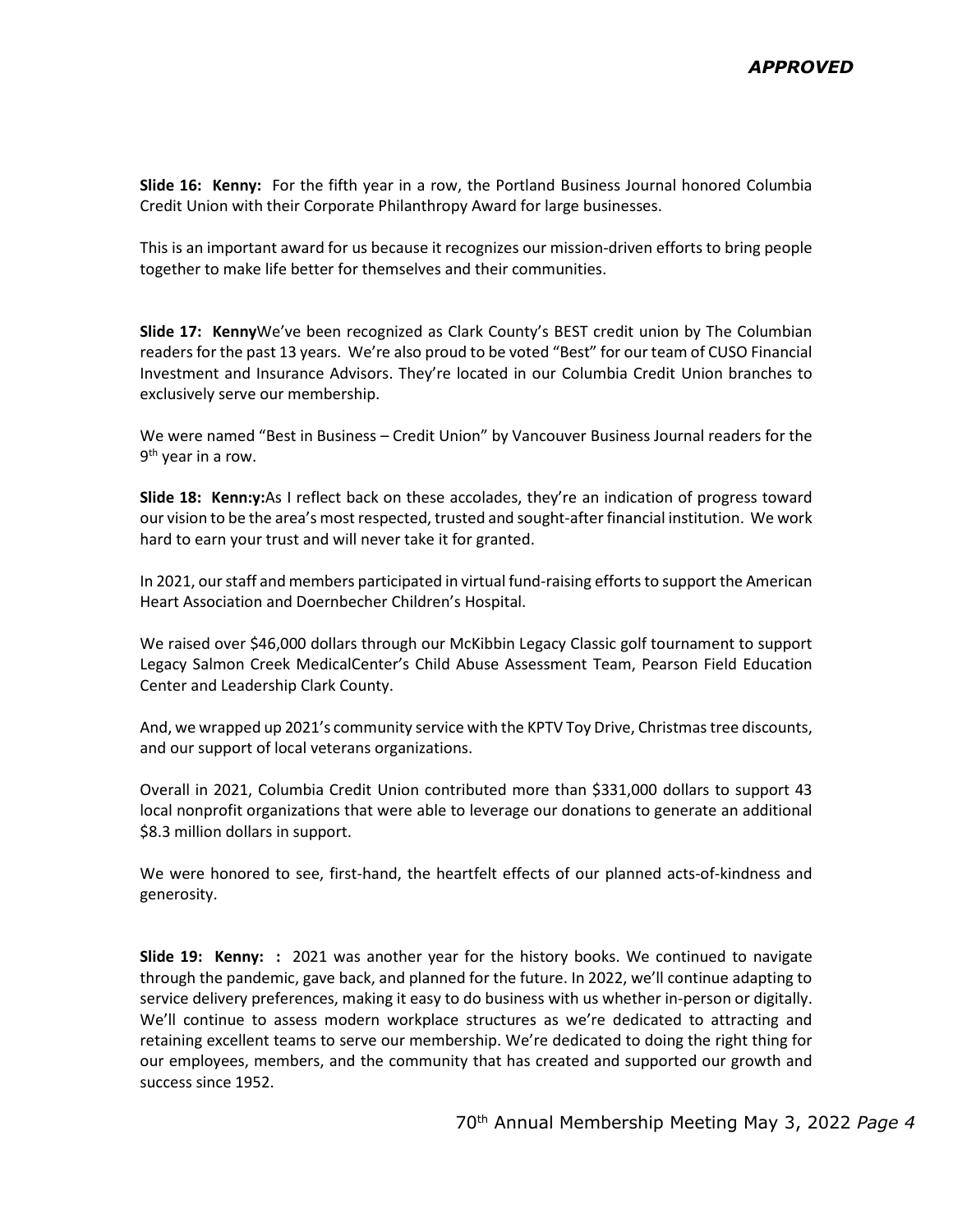**Slide 20: Kenny:** In 2022, our 70<sup>th</sup> anniversary, we'll continue making life better for our members and the communities we serve.

We started the year adding year-end tax documents into Personal Online and Mobile Banking. And, we're adding more support for financial wellness with new content on our website and a financial coach you can meet with in-person or virtually.

Even after 70 years we're still innovating to meet our membership's changing needs. We're introducing new products like *Quick Money*, our non-traditional, small dollar loan and a youth spending account that allows our youngest members to learn to spend wisely with their adult mentors. Plus, we're innovating with more digital assistance to help our members get the most from their new Columbia Credit Union accounts.

**Slide 21: Kenny:** And, we're celebrating! Now's a great time to consolidate your checking, loans and mortgages to Columbia Credit Union. We have special rewards for our engaged membership as we live-out our mission, "To bring people together to make life better for themselves and their community."

And, most importantly, a special thank you to our membership and the community that has supported Columbia CU - getting us to where we are today – Clark County's largest financial institution. Without you, there is no us. So, thank you. We've made it easy for you to refer your friends and family directly from our website. Your good word is appreciated – again, it speaks directly to our mission… bringing people together.

**Slide 22: Kenny:** This year, you'll see we're really leaning into our mission – together, great things can be accomplished. Because our local community can be impacted by distant events, Columbia Credit Union is joining the efforts of the World Council of Credit Unions and the Worldwide Foundation for Credit Unions, bringing humanitarian aid to more than 10 million displaced Ukrainians.

It's hard to imagine, but a population larger than Washington State needs our help.

That's why Columbia Credit Union recently donated \$12,000 to the Ukrainian Credit Union Displacement Fund.

If you are so inclined, I invite you to join us in donating through this trusted Foundation.

**Slide 23: Kenny:** In conclusion, special thanks to our directors and staff for supporting each other during 2021 as we pioneered what "great service" looks like during a pandemic. I'm especially grateful to our membership, who inspire us to *make life better* every day. Now, I'll turn the Meeting back over to you Kelly.

### **Member Comment Period**

The Chair asked any member who wished to make comments to come forward. No members came forward.

#### **Elections and Results Announcements**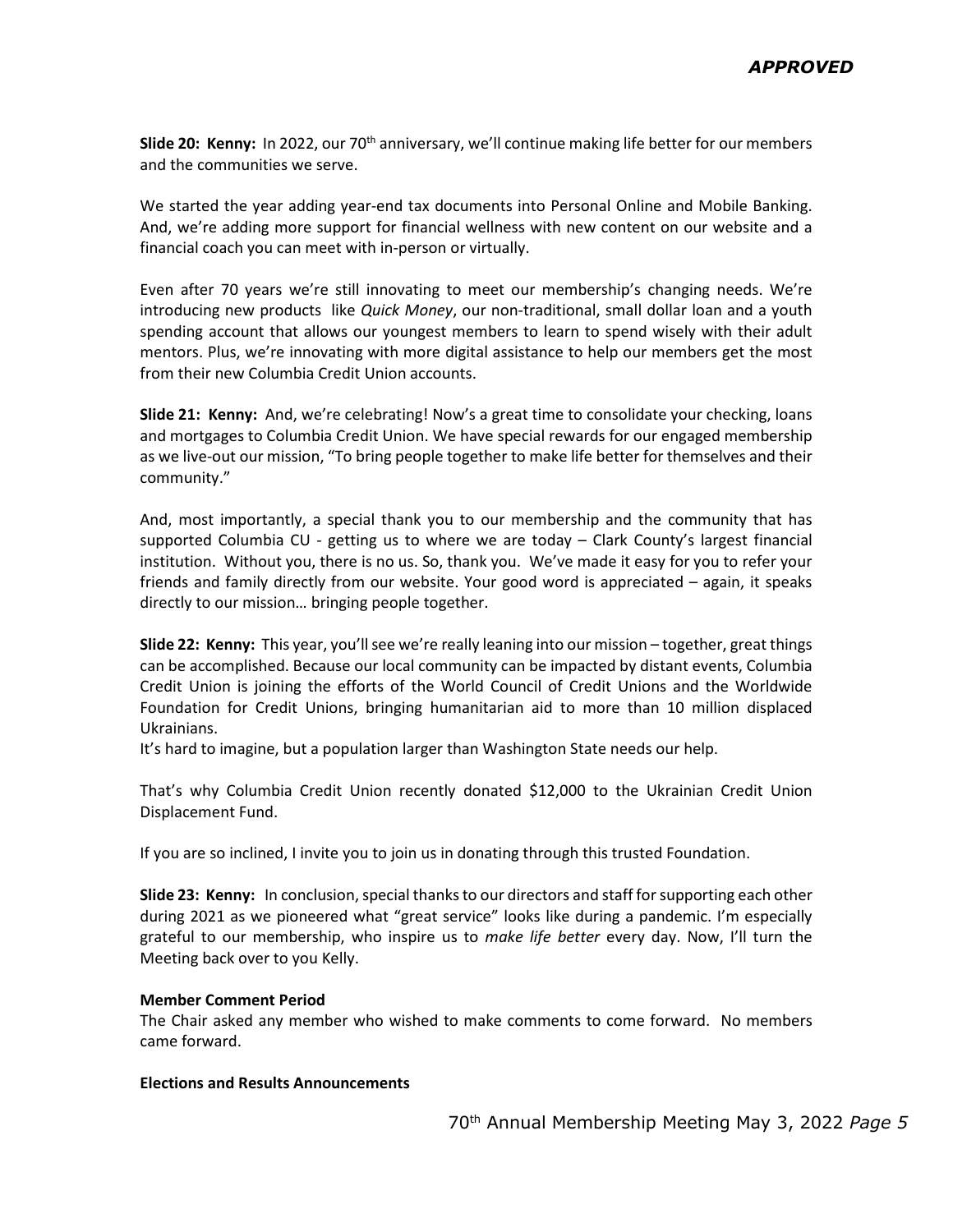Our final business is the election of three Board Directors and two Supervisory Committee members.

The term of these positions shall be until the third annual meeting after tonight's meeting and until their successor is duly qualified and elected or appointed.

We called for applicants in December 2021 and recruited for interested eligible members. The Board Nominating Committee deemed qualified and nominated three applicants for the Board Director positions and two applicants for the Supervisory Committee positions. No members applied for nomination by petition.

In accordance with Columbia Credit Union's Bylaws, uncontested elections are held by acclamation.

On behalf of the membership, I acclaim Max Ault, Juliana Marler and Joseph Vance elected to the Board of Directors and I acclaim David Sacamano and Christine Smith elected to the Supervisory Committee.

Congratulations to all.

The Board of Directors thanks every member for your confidence and continued loyalty toward our financial cooperative, Columbia Credit Union.

Please join me in recognizing and thanking two of our Supervisory Committee members, Dick Thompson and Tony Jackson, for their many years of service as they step down from our Supervisory Committee.

Dick and Tony have each served three consecutive terms as members of our Supervisory Committee – the maximum our Bylaws allow. We thank each of them for their contributions to our members and for their continued community advocacy.

Commemorative plaques were presented to Dick and Tony last month. We wish them both all the best in the future.

On behalf of the Board of Directors of Columbia CU, we wish everyone viewing our Meeting the very best in 2022, and with that, this concludes the business of the 70th Annual Meeting of Columbia Community Credit Union.

This concludes the business of this 70th Annual Meeting. This Meeting is now adjourned. The time is 6:47 pm.

Kelly Love Columbia Community Credit Union Chairman of the Board of Directors

\_\_\_\_\_\_\_\_\_\_\_\_\_\_\_\_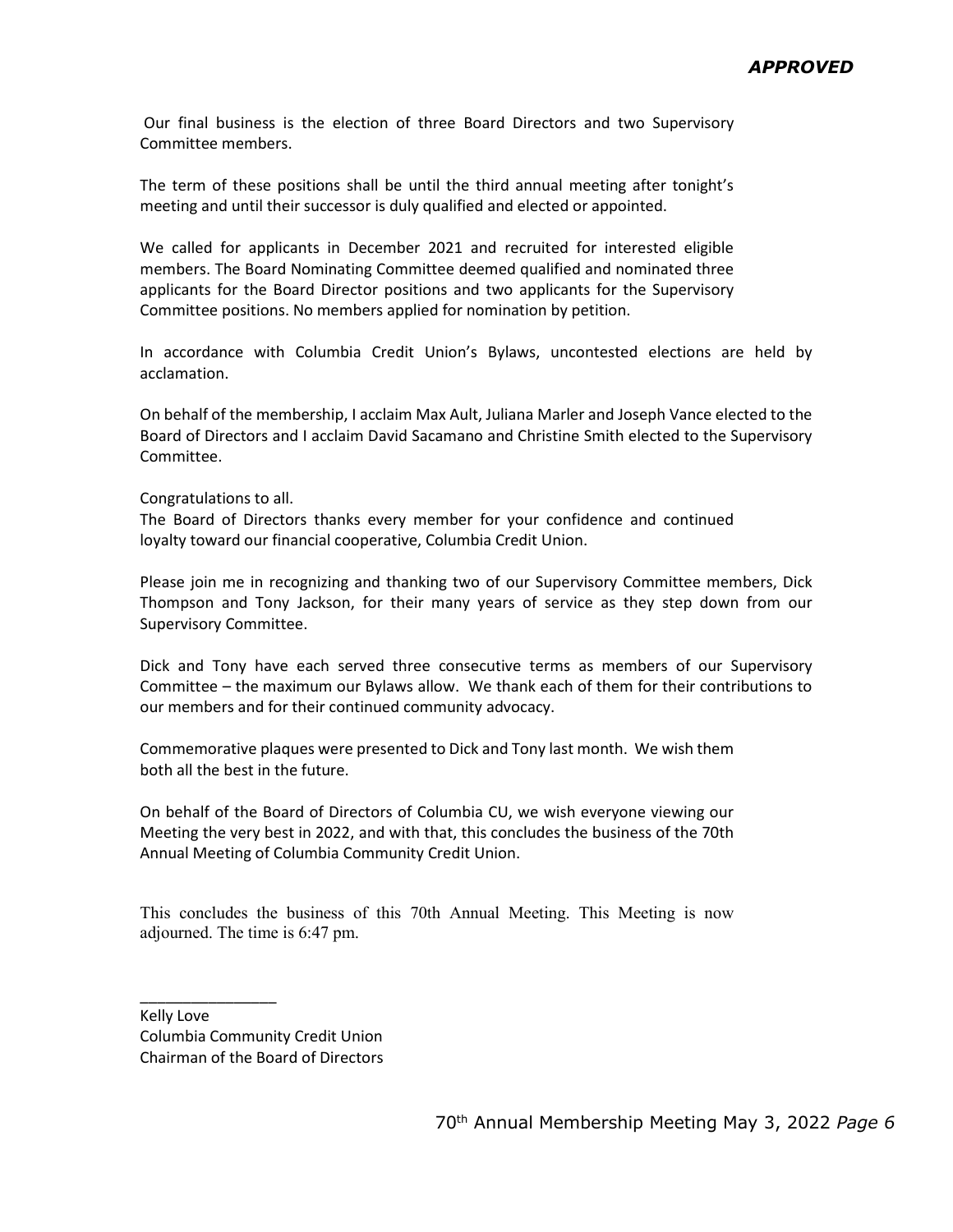# **ATTACHMENT A**



## **SPECIAL RULES OF PROCEDURE (Rules) For May 5, 2020 Annual Membership Meeting**

The Annual Meeting shall be conducted according to these Special Rules of Procedure (Rules) and Robert's Rules of Order Newly Revised (RONR  $11^{th}$  Ed.), with the Rules taking precedence over RONR 11<sup>th</sup> Ed.

Revise the Special Rules and Procedures (Rules) for the May, 5, 2020 Annual Membership Meeting approved at the March 3, 2020 Board Meeting to:

- a) Accommodate a meeting with minimal in person attendance should social distancing or other orders continue to limit public meetings and group assembly;
- b) Gain consensus that the Board Chair waive hiring a Parliamentarian due to the absence of member action;
- c) Clarify who would attend in the Meeting Hall should assembly be limited;
- d) Clarify there is no voting at the Meeting with elections by Acclamation;
- e) Remove moot "amendments" as there is no old business allowed;
- f) Move member comments to after the Meeting adjournment and share how comments are welcomed if in-person attendance is limited;
- g) Clarify Reports to be presented;
- h) Clarify Chair's Meeting adjournment

"The Annual Meeting shall be conducted according to these Special Rules of Procedure Rules) and Robert's Rules of Order Newly Revised (RONR  $11<sup>th</sup>$  Ed.) with the Rules taking precedence over RONR 11<sup>th</sup> Ed.

- 1. Attendance in meeting hall: Only members, the Chair designated Parliamentarian, Columbia Credit Union staff, Columbia's counsel, and persons providing necessary assistance to any of the above persons, will be allowed to attend the Meeting, subject to applicable public meeting and assembly limitations.
- 2. Eligibility to Attend: Only those eligible members as of the voting date of record have a right to attend the Annual Meeting. If assembly is limited, the Meeting will be held with the Board Chair and President CEO, along with the minimum required staff, to facilitate registration, minutes and recording the Meeting to make it available on Columbia Cu's website the following day.
- 3. Registration: Registration shall open at 6:00pm and remain open until the Meeting is adjourned. Picture ID may be required for registration.
- 4. Election By Acclamation: Three positions for Director and one for Supervisory Committee will be filled by three candidates nominated for the Board of Director ad one candidate nominated for Supervisory Committee. Because Article V, Section 1 provides for